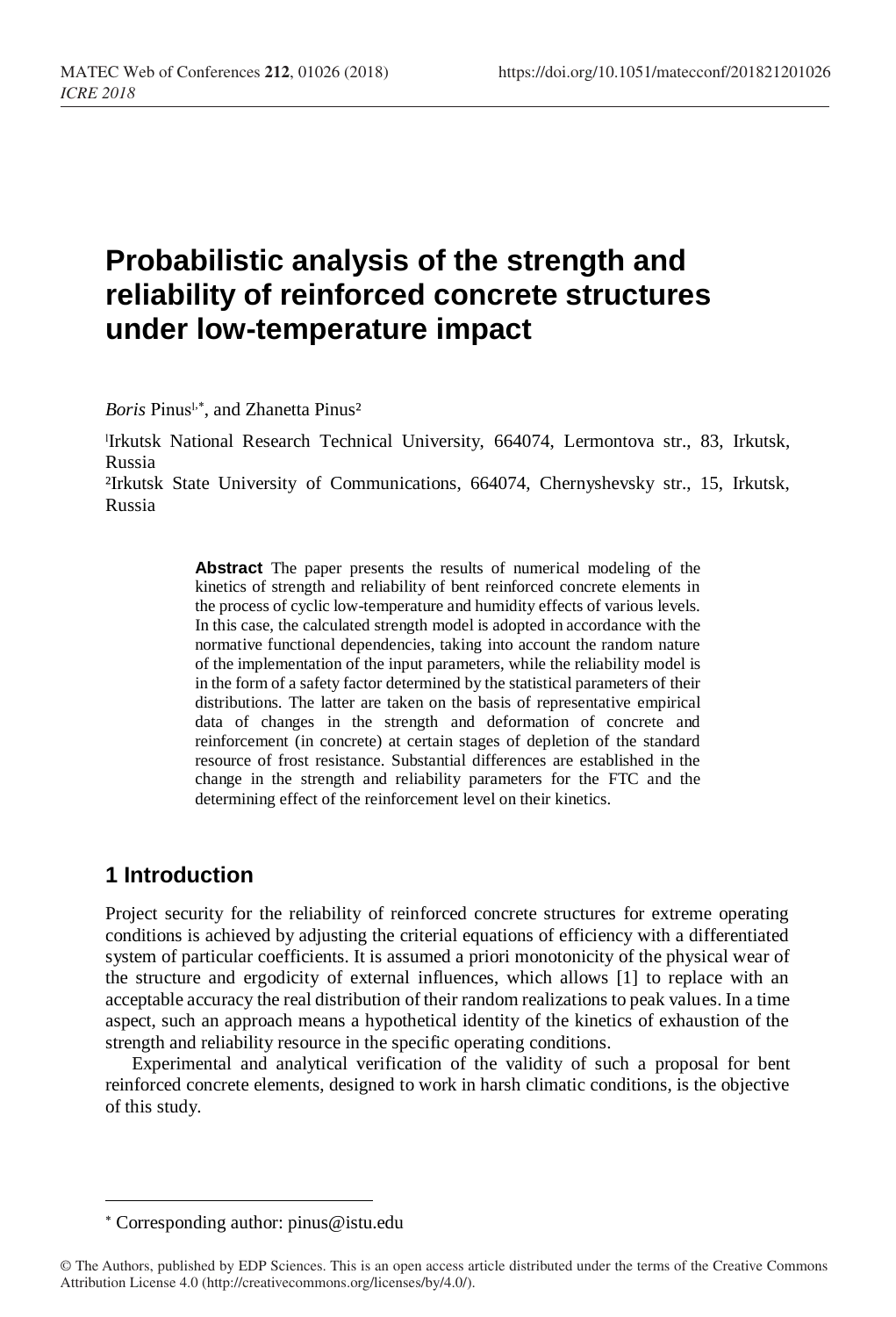### **2 Materials and Methods**

Probabilistic prediction of the kinetics of strength and reliability is performed by numerical modeling using normative functional models and experimental statistically representative data on the change in the technical properties of concrete and reinforcement in the process of cyclic temperature-humidity influences (FTC). It is assumed that

exhaustion of the resistance resource of the reinforced concrete element follows the principle of linear summation of destruction [2, 3], which allows to represent a continuous wear process in the form of temporary discrete implementations;

- the kinetics of exhaustion of the service life of the structure is identical to the change in the probability of parametric failures [4] in terms of the strength of normal sections;

the time factor is taken into account in the form of an indicator of the relative level of exhaustion of frost resistance of concrete "m", equal to the ratio of the actual number of FTCs to the frost resistance mark (F).

With their use, the analysis of the dynamics of the performance of structures under lowtemperature influences is reduced to statistical generalizations of discrete probable strength and reliability values in correlation with the level of exhaustion of a standardized (and controlled) resource of frost resistance. The corresponding forecast of random realizations of strength is determined by a system of equations [5, 6]:

$$
\begin{cases}\n\widetilde{M}(m) = \widetilde{\alpha}_m \widetilde{M}_1(m) + (1 - \widetilde{\alpha}_m) \widetilde{M}_2(m) \\
\widetilde{M}_1(m) = \mu b h_0^2 \left[ 1 - 0, 5\widetilde{\xi}(m) \right] \widetilde{\sigma}_e \ n p u \ \widetilde{\xi}(m) \le \widetilde{\xi}_R(m)\n\end{cases} , \quad (1)
$$
\n
$$
\widetilde{M}_2(m) = b h_0^2 \widetilde{\xi}_R(m) \widetilde{R}_b(m) \left[ 1 - 0, 5\widetilde{\xi}_R(m) \right] n p u \ \widetilde{\xi}(m) > \widetilde{\xi}_R(m)
$$

where " $\sim$ " is the index denoting the random character of the parameter value;  $\tilde{\alpha}_m = p[\tilde{\xi}(m) < \tilde{\xi}_R(m)]$  - the probability of destruction of the element due to reaching fluidity in the stretched rebars;  $\tilde{\xi}(m)$ ,  $\tilde{\xi}_R(m)$  $(\tilde{\xi}(m), \tilde{\xi}_R(m))$  - respectively, the relative and boundary height of the compressed sectional area, determined by standard empirical relationships [7], taking into account the change in the strength, modulus, ultimate strains of concrete and reinforcement at the "m" level of impacts.

As a generalized indicator of reliability, the safety factor " $\gamma$ " is considered, which, on the proposal of A.P. Rzhanitsina [8] is determined by the following expression:

$$
\gamma_m = \frac{K_1(m) - 1}{\sqrt{\sum C_{\nu_i}^2(m)K_i^2(m) + C_{\nu_p}^2}} \tag{2}
$$

where  $K_1(m) = \overline{M}(m)/M_0$  is the ratio of the calculated forces determined by the normative functional dependencies using the means (numerator) and the calculated (denominator) values of the parameters considered;  $C_{v_i}(m)$ ,  $C_{vp}$  - respectively, are the coefficients of variability in the properties of materials and loads;  $K_i(m) = \frac{\partial M(m)}{\partial X} \tilde{X}_i(m)$  $K_i(m) = \frac{\partial M(m)}{\partial X_i} \widetilde{X}_i$  $=\frac{\partial M(m)}{\partial \tilde{X}_i(m)}$  is the coefficients

of the "weighted" participation of the *i* -th factor (parameter) in the analytical evaluation of the resistance value.

#### **3 Results**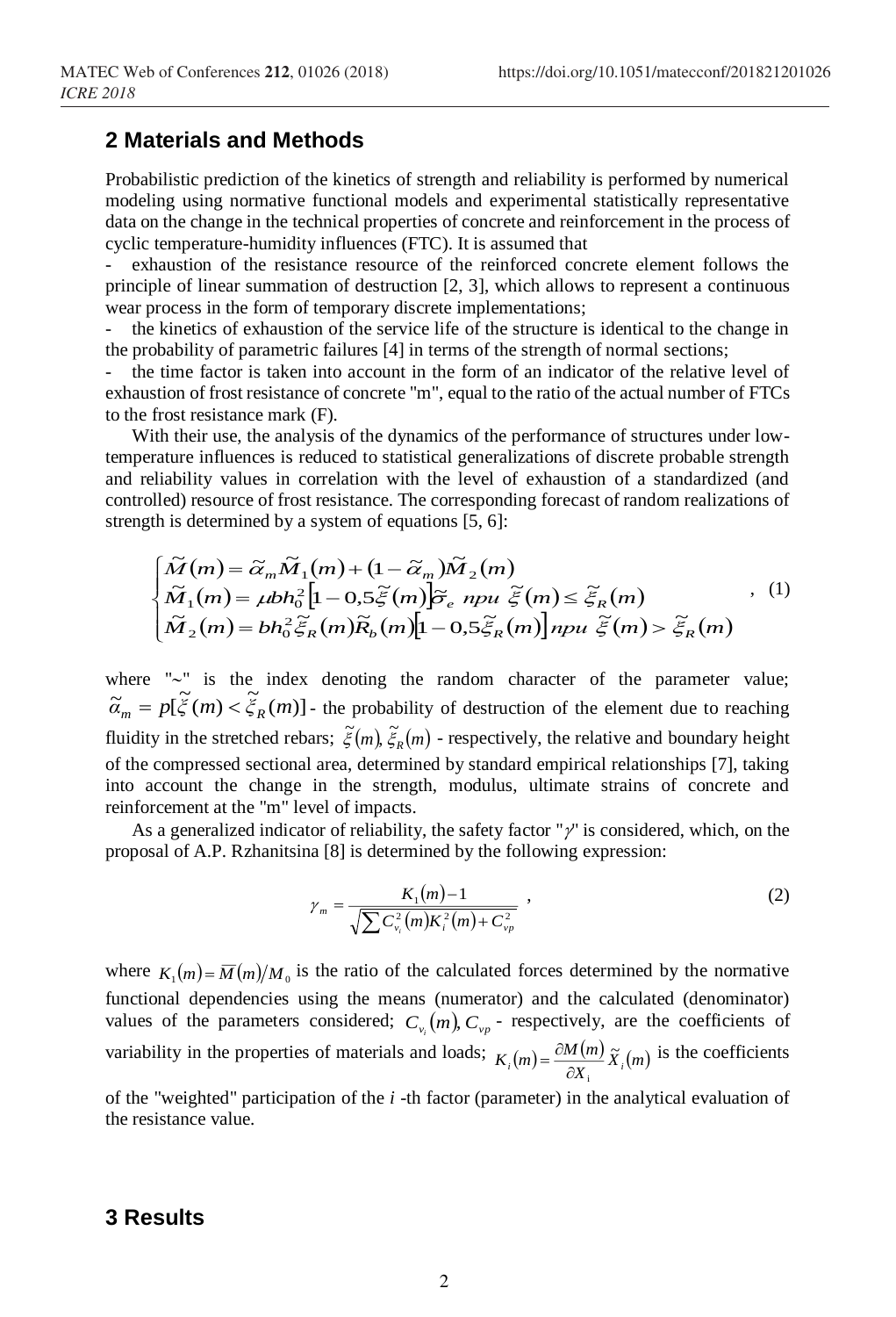As an experimental basis for numerical simulation, the results of statistically representative, purposeful low-temperature tests of conventional and reinforced prismatic concrete samples of class B30 and standard frost resistance F270 were used. Table 1 shows the average values and coefficients of variability of individual (sensitive to the FTC) indicators of the properties of concrete and the state of reinforcement, which are part of the analytical models for assessing the strength and reliability of structural reinforced concrete elements. Here also are the distribution statistics characterizing the dynamics of the boundary height of the compressed zone, estimated by the following expression:

$$
\xi_R(m) = \frac{\xi_0(m)}{1 + \frac{\sigma_e - \Delta \varepsilon_S(m) E_S}{\varepsilon_b(m) E_S} \left(1 - 0.9 \xi_0(m)\right)}\tag{3}
$$

|                  | Strength of                   |          | Limit deformaton                          |              | Residual deformation                |            | Boundary height of  |              |
|------------------|-------------------------------|----------|-------------------------------------------|--------------|-------------------------------------|------------|---------------------|--------------|
| Level of<br>T-W  |                               | concrete |                                           |              | of rebars*                          |            | the compressed zone |              |
|                  | Average                       | Coeffici | Average                                   | Coefficient  | Average                             | Coefficien | Average             | Coeffici     |
| impact           | ent of<br>value,<br>variation | value,   | variation,                                | of<br>value, | t of<br>variation,                  | value,     | ent of<br>variation |              |
| $\boldsymbol{m}$ | $R_h(m)$                      |          | $C_{v}(%) \varepsilon_{b}(m)\cdot 10^{4}$ | $C_{v}(%)$   | $\Delta\varepsilon_{S}(m) \cdot 10$ |            | $\xi_R(m)$          |              |
|                  | (Mpa)                         |          |                                           |              |                                     | $C_{v}(%)$ |                     | , $C_{v}(%)$ |
| $\overline{0}$   | 24,0                          | 12,5     | 16.9                                      | 11,6         |                                     |            | 0,442               | 6,8          |
| 0.29             | 24,5                          | 14,2     | 20,0                                      | 17,7         | 15,7                                | 27,7       | 0,520               | 5,5          |
| 0,86             | 20,2                          | 27,0     | 33,4                                      | 28,1         | 29,1                                | 28,9       | 0,561               | 7,3          |
|                  | 19,7                          | 27,4     | 42,1                                      | 29,0         | 37,4                                | 30,1       | 0,576               | 7,7          |
| 1,29             | 19,1                          | 27,6     | 65,7                                      | 31,9         | 51,5                                | 31,7       | 0,600               | 8,6          |

**Table 1**. Statistics of the distribution of controlled indicators of the quality of reinforced concrete elements (at the stages of thawing).

\* According to strain gages with a base of 20 mm, installed in the milled grooves of the reinforcing bars along the axis of the prisms  $(100 \times 100 \times 400 \text{ mm})$  in steps of 100 mm.

Its expected values have a relatively high density and a slight asymmetry, which makes it possible to assume the stability of the approximating distributions in the considered range of temperature and humidity effects. In this case, a sequential increase with a dynamics that differs from the concrete strength indicates a gradual transformation of the deformation character [9], and, as a consequence, a change in the probability of the expected parametric failure. The results of numerical modeling and analysis of the joint distribution of calculated  $(\xi_i(m))$  and boundary  $(\xi_{i_R}(m))$  values (Table 2), performed for rectangular cross sections of bent elements, confirm this assumption.

**Table 2.** The probability of failure of an element due to achievement of rebars fluidity.

| Level T-<br>W             |     | Boundary  |       |       |       |       |       |                               |
|---------------------------|-----|-----------|-------|-------|-------|-------|-------|-------------------------------|
| impact,<br>$\mathfrak{m}$ | 1,1 | 1,5       | 2,0   | 2,5   | 3,0   | 3,5   | 4,0   | reinforcement,<br>$\mu_R$ (%) |
| $\theta$                  |     |           | 0,875 | 0,675 | 0,305 | 0,302 | 0,175 | 2,65                          |
| 0,29                      |     |           |       | 0,885 | 0,612 | 0,421 | 0,175 | 3,06                          |
| 0,86                      |     | 0.98<br>4 | 0,750 | 0,588 | 0.423 | 0,343 | 0,174 | 2,79                          |
|                           |     | 0,97<br>9 | 0,747 | 0,562 | 0,427 | 0,364 | 0,169 | 2,82                          |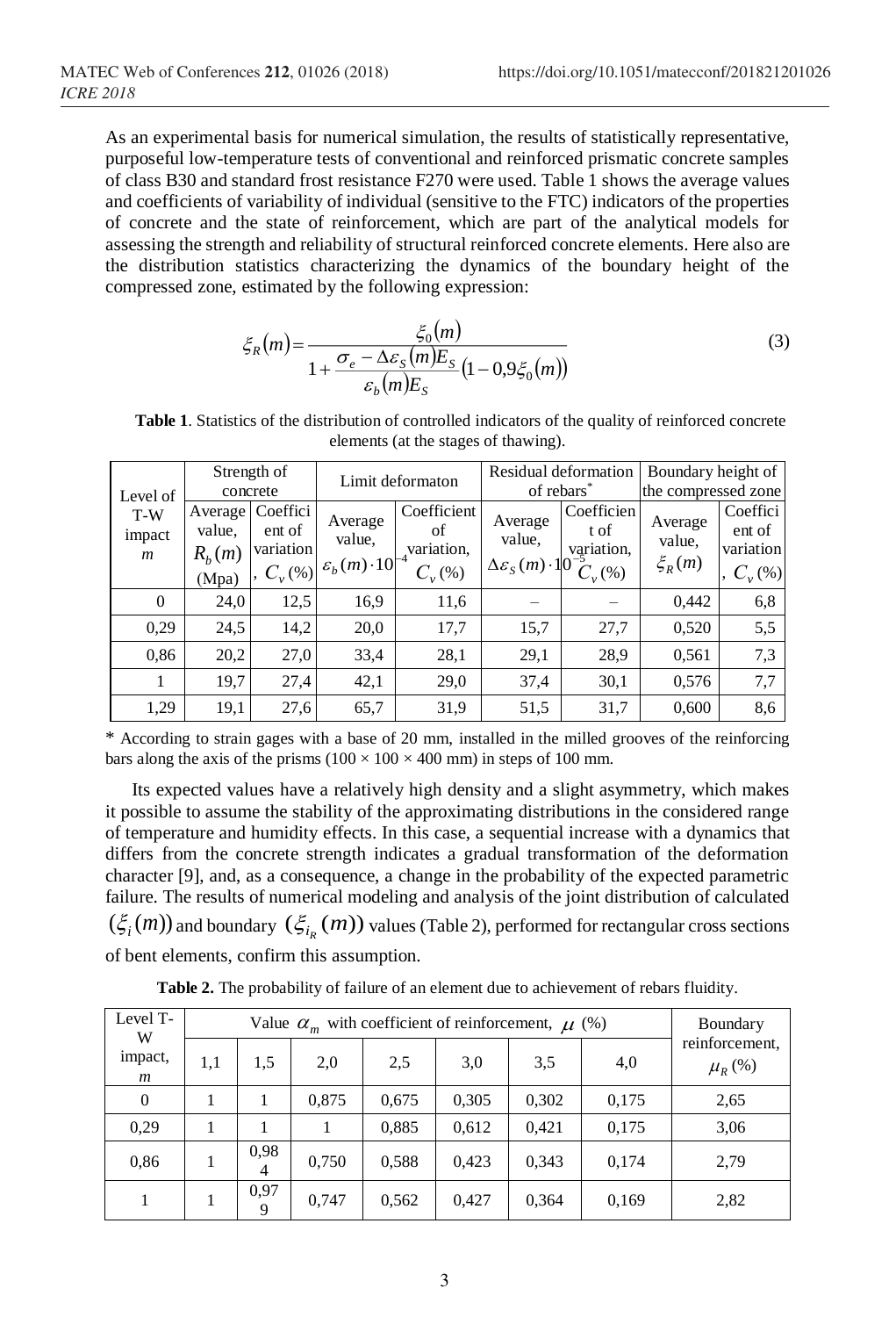| 1,29 | 0,97 |  | $0,750$ 0.503 0.445 0.385 | 0,115 | 2,86 |
|------|------|--|---------------------------|-------|------|

The probability of a brittle fracture due to the fragmentation of the compressed sectional area is quite appreciable (more than 10%) even with reinforcement, which is about 75% of the boundary value. Moreover, it increases until the exhaustion of the standard resource of frost resistance of concrete. It should be noted that in over-reinforced ( $\mu \ge \mu_R$ ) elements, there is a significant probability of plastic failure due to the fluidity of the reinforcement. That is, the dual nature of the destruction of reinforced concrete elements in the normal section is possible with a large reinforcement range, which is essential in assessing their reliability.

Numerical modeling of load-carrying capacity of bent elements is performed with the use of the previously presented functional connections (1) and subsequent correction as follows:

$$
M_p(m) = \overline{M}(m) - 3\sqrt{D(m)},
$$
\n(4)

where  $M(m)$  and  $D(m)$  are, respectively, the mean value and variance of moments at the considered stage of low-temperature impact. It should be noted that according to [10] the quantities obtained in this case have a security of not less than 99%, regardless of the type and possible transformation of the approximating distribution.

The expected kinetics of the change in the FTC strength of normal cross sections for the range of their actual reinforcement is shown in Figure 1.



**Fig. 1.** Relative change in strength of bent elements in FTC.

As should have been expected, there is a period of  $(m \le 0, 3 \div 0, 4)$  a slight, practically independent of the level  $\mu$ , increase in the bearing capacity due to the increase in concrete strength with relatively stable variability. In the future, it is most likely to observe its steady decline, the intensity of which essentially depends on the reinforcement and, by the time of exhaustion of the resource of frost resistance of concrete, will reach  $10 \div 42\%$  from the initial (design) value. Such kinetics is preserved in the future  $(m>1)$  and is explained by the continuous growth of dispersion of the strength distribution of concrete during its frost destruction [11].

In accordance with the accepted methodology, the safety factor  $\gamma_m$  defined by function (2) is considered as a monitored index of reliability. The parameters of strength and deformation required for its calculation were taken from the empirical data (Table 1). Other parameters were based on tolerances of the relevant standards. In particular, coefficient of variability in the area of reinforcement was 2.6%. Coefficient of its fluidity index was 5.2%.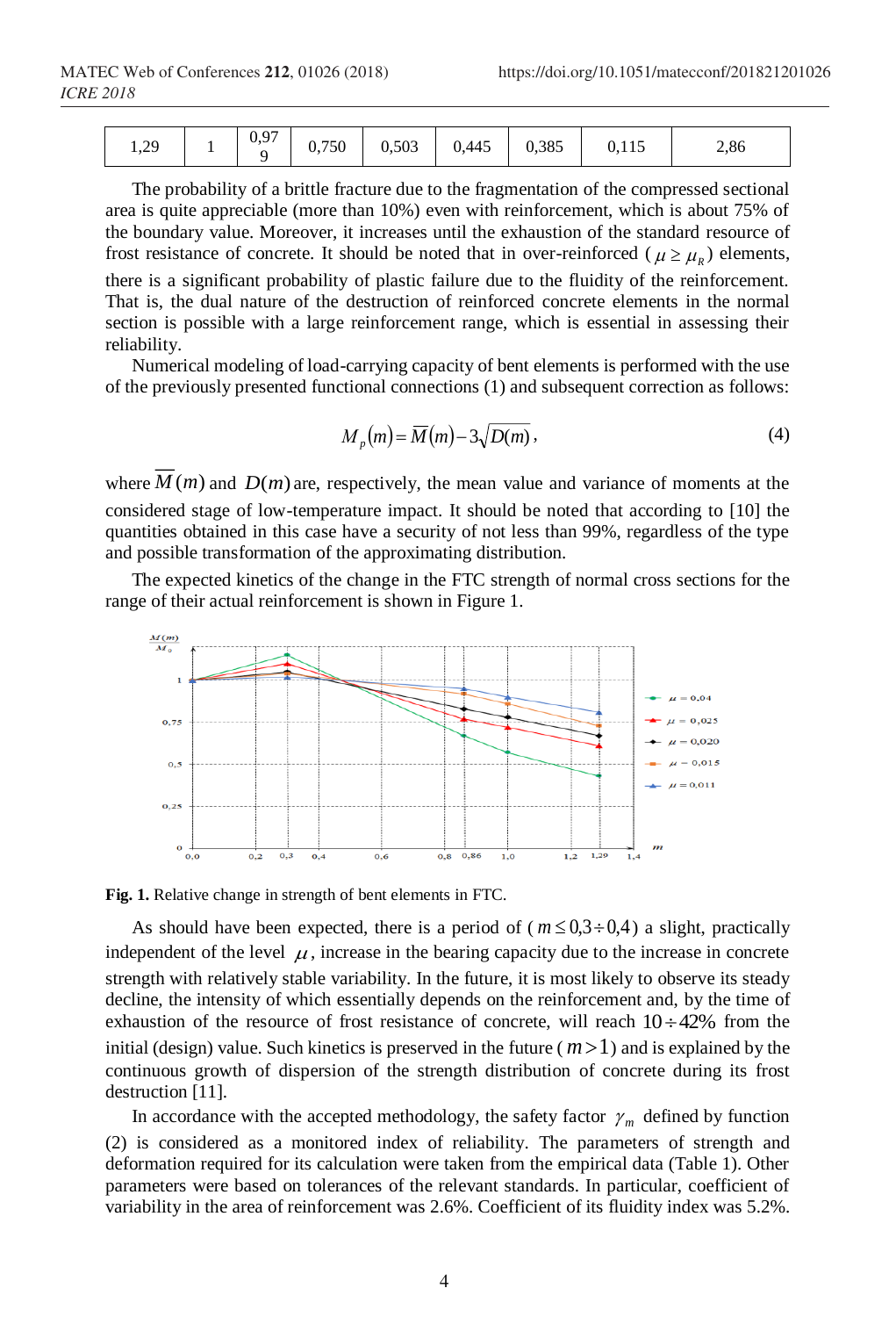Coefficient of linear dimensions of reinforced concrete elements was 0.5%. At the same time, based on the target tasks of investigating the reliability kinetics in the process of frost destruction, the variability of the parameters of the external impact was not taken into account.

Absolute values of the safety coefficient at different stages of the FTC are given in Table 3, and its relative change is shown on Figure 2. They confirm the significant and ambiguous effect of the reinforcement level on the reliability index of the bent elements and its kinetics at low-temperature impact. Ambiguity is manifested in the extreme nature of its change with increasing reinforcement, and, in our view, is explained by the limitation of the possibility of realizing the potential of the rebars (achieving fluidity) by the deformative abilities of concrete. In addition, with increasing  $\mu$ , the probability of brittle failure increases due to premature overcoming of resistance of the compressed zone characterized by a significantly lower density of distribution. Therefore, the extremality of the dependence  $\gamma = f(\mu)$  is explained by the objective dual nature of the breaking of the cross sections of bent elements in the range of their reinforcement  $\mu = (0,4 \div 1,4)\mu_R$ .

| Level of<br>impact, | Probability value $\gamma$ of reinforced elements with $\mu$ , % |      |      |      |      |      |      |  |  |  |  |
|---------------------|------------------------------------------------------------------|------|------|------|------|------|------|--|--|--|--|
| $\boldsymbol{m}$    |                                                                  | 1.5  | 2,0  | 2,5  | 3,0  | 3.5  | 4,0  |  |  |  |  |
| $\theta$            | 4,63                                                             | 5,11 | 5,28 | 6,05 | 5,69 | 5,31 | 5,22 |  |  |  |  |
| 0.29                | 4,36                                                             | 5,04 | 5,31 | 5,51 | 5,17 | 4,98 | 4,83 |  |  |  |  |
| 0.86                | 3,17                                                             | 4,01 | 3,72 | 2,92 | 2,66 | 2.17 | 2,03 |  |  |  |  |
|                     | 3,14                                                             | 3,76 | 2,81 | 2,65 | 2,35 | 2,21 | 2,12 |  |  |  |  |
| 1,29                | 3,17                                                             | 3,25 | 2,71 | 2,61 | 2,36 | 2,17 | 2.21 |  |  |  |  |

**Table 3.** Dynamics of safety coefficient at different stages of FTC.





That is, the risk of parametric failure in the strength of normal sections of bent reinforced concrete elements exceeds the projected expected value.

## **4 Conclusion**